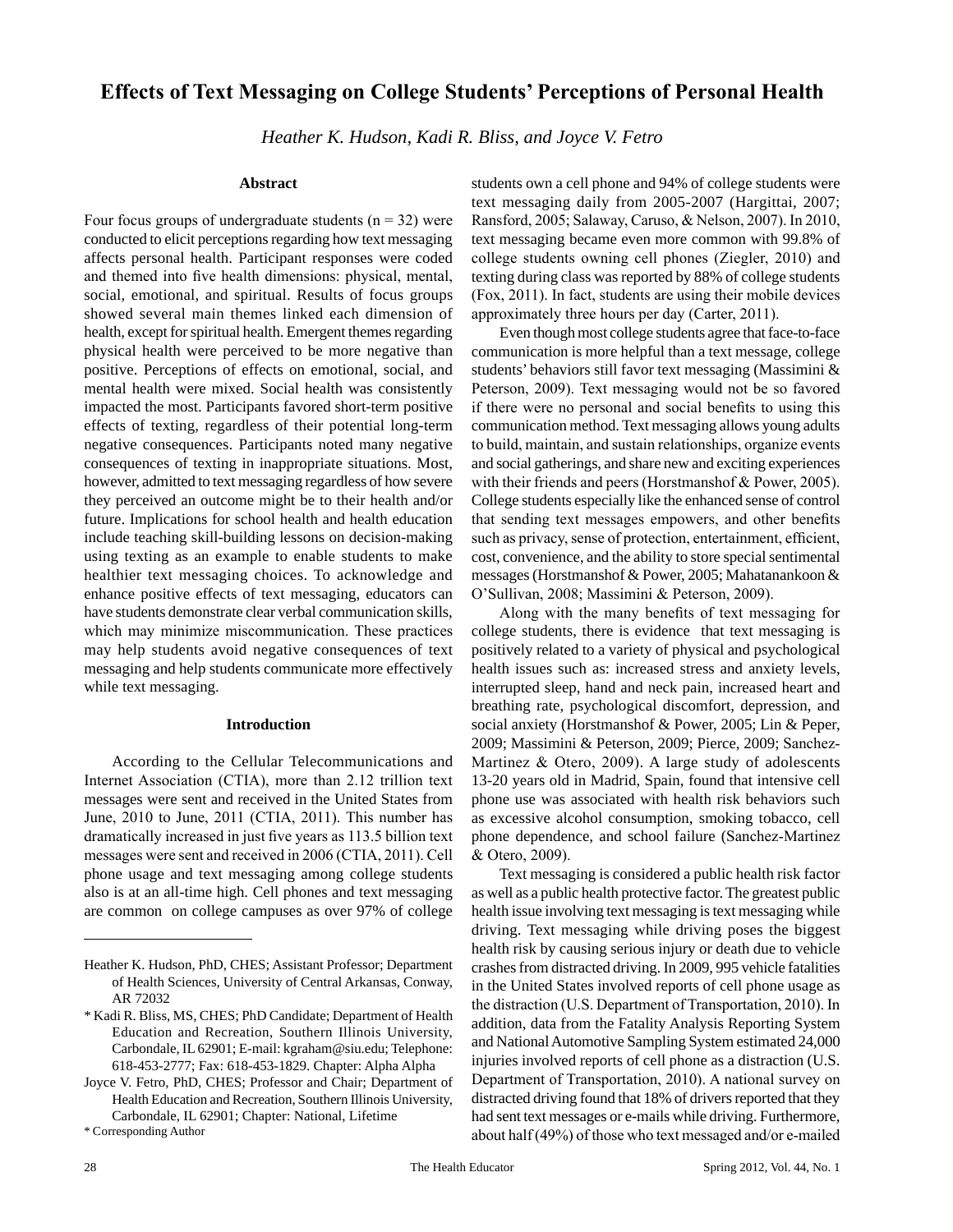while driving were 21 to 24 years old (Tison, Chaudhary, & Cosgrove, 2011).

In contrast, text messaging has been used on college campuses, and other institutions, as a public health and safety practice. The U.S. Department of Education requires university and colleges to have a system to communicate with their students in a timely manner in the event of an emergency (U.S. Department of Education, 2007). Several educational institutions have adopted text messaging alert system to protect students against bad weather or dangerous events on campus (Choney, 2010).

In 2004, Reid and Reid surveyed over 1,000 participants to explore the social and psychological effects of texting and found that texting helps develop new relationships, increases social agenda, and maintains old relationships. In contrast, those who prefer texting over talking on the phone were more likely to report that texting had negatively affected relationships with their family and friends. Also, those who preferred texting over talking on the phone also preferred real, or true, self expression via text messaging rather than face-to-face, however, they reported that their family would be surprised if they were to read their texts proposing that they present a different self-image than a familiar family member witnesses (Reid & Reid, 2004). Those who prefer text messaging over talking on the phone reported feeling more comfortable saying certain things and having more intimate social contact through texting rather than face-to-face.

For college undergraduates, text messaging provides a way to initiate intimate personal contact while also being detached, in order to control self-presentation and connection. With intimate relationships, however, undergraduate students are using texting as a mode for enhancing and sustaining intimate relationships more so than using it for practical or functional goals (Ling & Yttri, 2002; Thurlow, 2003).

The World Health Organization (WHO) defined health as "a state of complete physical, mental and social wellbeing and not merely the absence of disease or infirmity" (WHO, 1948, p. 100). Physical health can broadly be defined as the ability to perform normal activities of daily living (Dintiman, & Greenberg, 1986). The Surgeon General's definition of mental health is successful performance of mental function, resulting in productive activities, fulfilling relationships with others, and the ability to adapt to change and cope with adversity (U.S. Department of Health and Human Services, 1999). Social health is "the ability to have satisfying interpersonal relationships, including interactions with others, adaptations to social situations, and appropriate daily behaviors in society" (Donatelle, 2010, p. 5). Emotional and spiritual health were two additional dimensions of health assessed in this study. Self-esteem, self-efficacy, selfconfidence, love, trust and many other emotional reactions and responses are part of emotional health. Emotional health is the ability to appropriately express emotions, control inappropriate emotions, and avoid inappropriate expression of emotions. (Donatelle, 2010, p. 5). Spiritual health involves "the belief in some unifying force" (Cmich, 1984).

The purpose of this study was to assess how text

messaging affects the five dimensions of health (physical, emotional, social, mental, and spiritual) among selected undergraduate students who send and receive an average of at least 20 text messages daily. The researchers noted that some comments related to more than one dimension. Although health dimensions are interrelated in relation to one's overall health and wellness, themes were analyzed in these specific five domains regarding direct effects of text messaging among college students.

### **Methods**

To assess how young people perceive text messaging affects dimensions of health, this study used focus group interviews to allow participants to share their own perceptions and provide understanding of how this technology has affected their health. Focus groups are an exceptional method for providing insights into process instead of outcome (Barbour, 2008). When stimulated by the comments of others, focus group participants share different ideas and broaden the context of the open-ended questions and group themes will emerge.

Upon approval from the Human Subjects Committee, the researchers conducted four focus groups, consisting of 32 participants. Due to the limited number of courses taught in the summer intercession, focus group participants were recruited from the available undergraduate courses offered in the health education department, which included five sections of classes within health education major. In each of these classes, researchers described the proposed study and the criteria for participation, then interested students signed up and provided contact information. Only students who sent and received at least 40 text messages daily were eligible to participate in focus group interviews. Each focus group lasted between 45-90 minutes. The convenience sample was comprised of undergraduates between 18-29 years of age who were enrolled in at least one course at a mid-sized Midwestern university during the summer of 2010. One researcher facilitated group discussion while taking notes and the other observed and transcribed participants' verbal communication and non-verbal cues. The same two researchers conducted all focus groups to maintain consistency. Once focus groups were completed, each researcher read through the transcripts to conduct open coding, specifically related to the five dimensions of health. During the second phase of data analysis, researchers identified themes within each of the five open coding categories. Data analysis was ongoing throughout the data collection process, so themes were combined, narrowed, and adjusted as the focus groups took place. Because two researchers conducted all data analysis, triangulation was a method utilized for ensuring trustworthiness. Triangulation involved using multiple investigators to confirm emerging findings (Merriam, 2009). Data collection continued until saturation, which also contributed to the trustworthiness of the study.

Four focus group interview questions initiated discussion about students' perceptions of both benefits and negative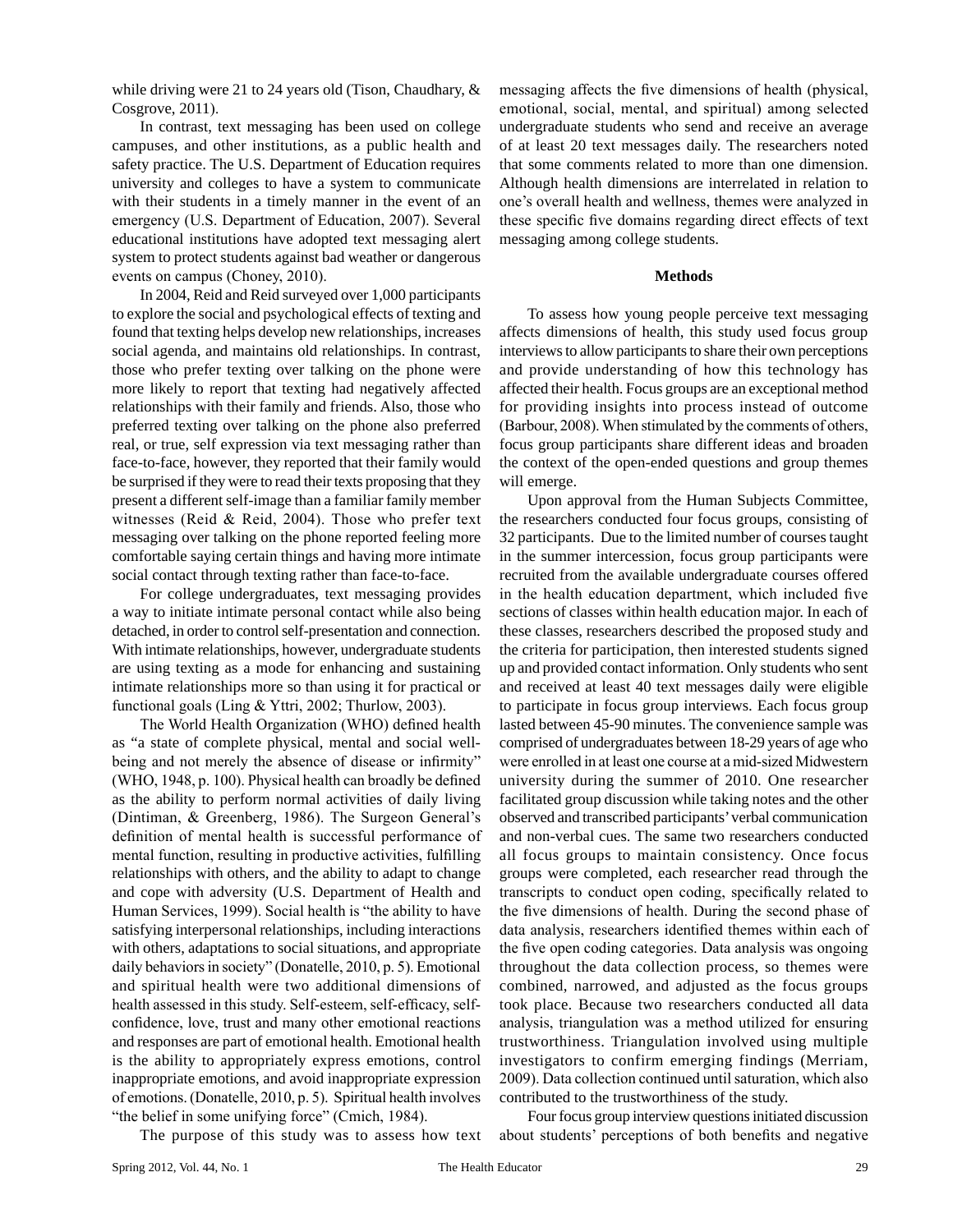impact of text messaging on their health and their lives in general. Focus group questions were broad and open-ended to allow for open discussion and avoid leading participant responses in one direction or another. The first question asked was "In what ways, if at all, do you feel that text messaging has affected your health, in both positive and negative ways?" The second question was "Overall, do you feel that text messaging has a more negative or positive affect on your health? In what ways?" The third question asked " In general, what are some of the benefits of text messaging to you?" And the last question asked "In general, what are some of the frustrating things about text messaging?" Participants also filled out a brief questionnaire to gather additional information on text messaging rates and further insight into perceptions of text messaging as related to their health. The questionnaire included six questions on how many daily text messages do the participants send and receive, to whom do they commonly send and receive text messages, whether or not they considered themselves "pro-texting" (generally like text messaging and text message because they want to) or "anti-texting" (do not like text messaging and text because they "have" to), and whether or not they felt that text messaging had created more problems or benefits in their life.

### **Results**

Males represented  $62.5\%$  (n = 20), while females represented  $37.5\%$  (n = 12) of the sample. The majority of participants were 18 years of age ( $n = 9$ , 28%). Eight participants failed to respond to the question about age (see Table 1). Quantitative data from the short questionnaire (see Table 1) were calculated into frequencies and percentages. Additional quantitative data gathered revealed that participants sent text messages to close friends most frequently ( $n = 11$ , 34.21%), followed by romantic partners  $(n = 9, 28.95\%)$ , family members  $(n = 7, 22.37\%)$ , and acquaintances ( $n = 5$ , 14.47%). Participants also were asked whether or not they had overall more positive (pro-texting) or negative (anti-texting) feelings towards texting as a means for communication. Nearly all participants reported being pro-texting (n = 30, 93.75%) Also, nearly all (n = 27, 84.38) %) participants felt that text messaging provided benefits to their lives while only a third ( $n = 10, 31.25\%$ ) of participants felt that text messaging created problems in their lives, and a few ( $n = 5$ , 15.63%) answered that they felt text messaging was both beneficial and created problems in their lives.

Two major categories of results appeared as the researchers coded the qualitative data: effects of texting on the participants' lives in general and effects of texting on the participants' health. There were no themes related to spiritual health. However, several main themes were linked to physical, emotional, mental, and social dimensions of health. The themes regarding physical health tended to be more negative than positive. For example, the act of text messaging during night hours caused sleep deprivation for a large number of participants. They also reported the

physical effects of increased stress and anxiety levels when expecting a text message or when arguing with a friend or significant other via text message. Many participants spoke of the potential physical harm due to text messaging in transit and not paying attention to the surroundings (like oncoming traffic, bicycles, and other moving objects). One participant "…got into a fender bender while reading a text. If I wouldn't have been texting I might have looked to see…" Another was "driving while texting and hit a mailbox."

The themes within the dimension of emotional health were mixed. Positively, text messaging increased feelings of confidence, in particular when flirting or arguing. Many participants also reported feeling more comfortable using text messages as a primary means of communicating with new friends or romantic partners. Several females and a couple of males also also expressed feeling loved and accepted when people sent pictures and flattering text messages to them. "You feel loved when your phone goes off." A male respondent said "In new relationships, it's easier to text 'hey what's up' than saying 'hey' on the phone." A couple of participants mentioned sexting, with mixed feelings. Sexting refers to sending/posting/ forwarding sexually suggestive messages or nude/semi-nude pictures or videos via an electronic device (Hudson, 2011). Those who spoke of sexting started off with positive feelings, with a male participant stating "It [sext message] makes me smile," while a female participant quickly noted that it could be a violation of privacy if the relationship ended badly. Another male participant positively stated, "Now that everyone has it [texting], I've seen more naked pictures than ever!" Negative emotional affects of text messaging were that many participants reported emotions of stress, jealousy, and pressure to return text messages. One participant reported, "Texting while trying to solve problems is a really bad idea because people interpret however they want and it makes it worse." Another said, "I feel more stressed because of texting. I don't feel like I have time to myself ever. I have to talk to her [girlfriend] all the time or she gets mad at me and I don't feel like talking."

Mental health themes were also both positive and negative. Some participants reported using text messaging as a method to cheat during class and on exams. Also, participants said sending and receiving text messages helped to prevent them from becoming bored in class. One reported using text message services like ChaCha® and KGB® to get random information; participants were curious about this. On the other hand, many participants said that text messaging also can become distracting when they are trying to pay attention in class and do homework. One participant spoke of the frustrations of texting in class by saying, "it causes a lot of distractions in class when you are sitting there taking a test and you get 35 [text messages] in a row." The issue of spelling came up with mixed feelings in nearly every focus group. Some respondents said texting improved their spelling "because everyone does it [texts] now and no one wants to look like they don't know how to spell correctly." Others disagreed because, "…I'll be writing the [text] abbreviation and the teachers circle it…that's kind of a negative because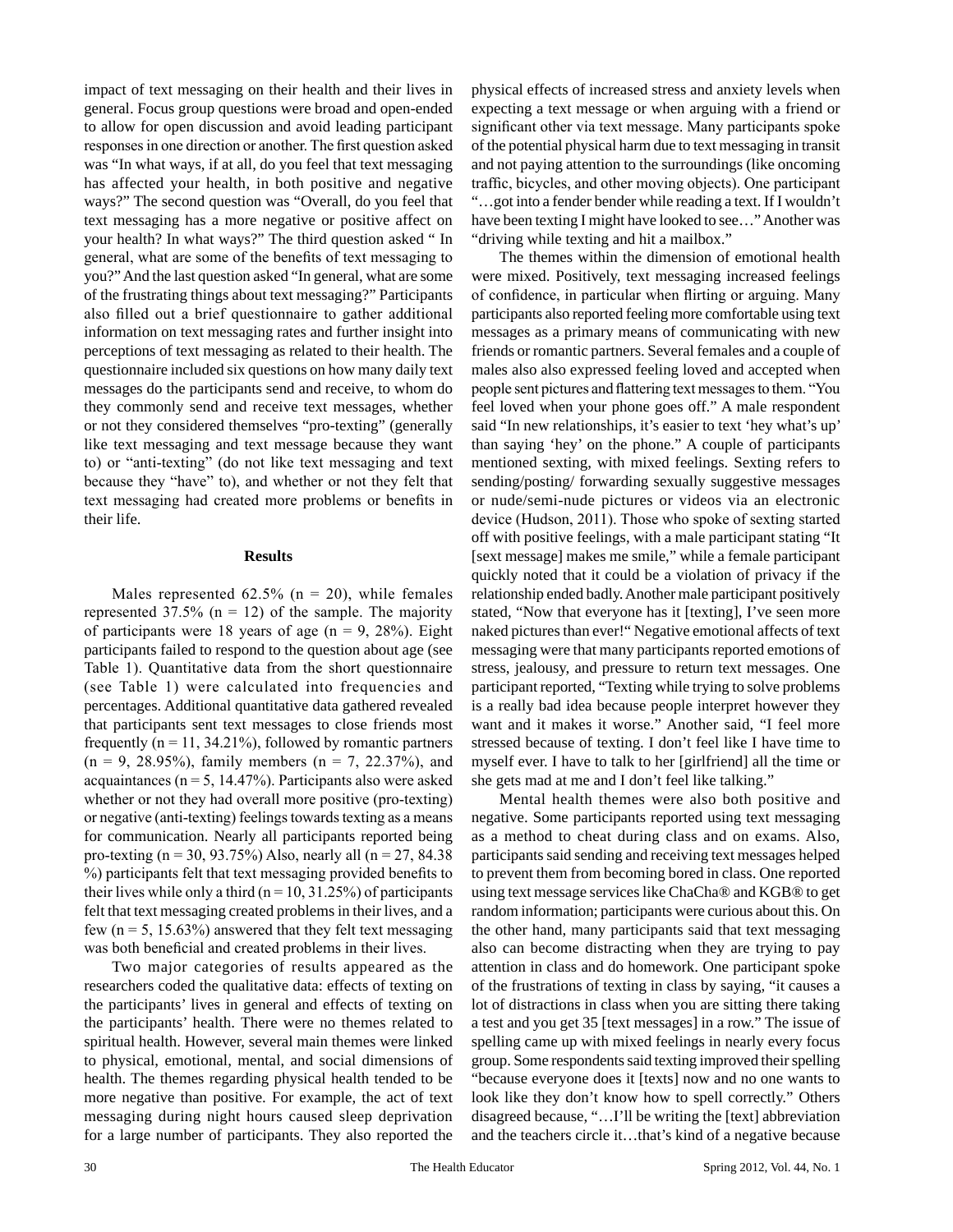## Table 1

| Demographic variable                                        | Number (n)       | Percentage |  |
|-------------------------------------------------------------|------------------|------------|--|
| Gender                                                      |                  |            |  |
| Male                                                        | 20               | 62.5       |  |
| Female                                                      | 12               | 37.5       |  |
| Participant age                                             |                  |            |  |
| 18                                                          | 9                | 28.1       |  |
| 19                                                          | $\boldsymbol{0}$ | 0.0        |  |
| 20                                                          | 2                | 3.3        |  |
| 21                                                          | 6                | 18.8       |  |
| 22                                                          | 4                | 12.5       |  |
| 23-29                                                       | 3                | 9.4        |  |
| Did not respond                                             | 8                | 25.0       |  |
| Text messages sent daily                                    |                  |            |  |
| $20 - 50$                                                   | 10               | 31.2       |  |
| 51-100                                                      | 5                | 15.6       |  |
| 101-200                                                     | 9                | 28.1       |  |
| Over 200                                                    | 8                | 25.0       |  |
| Text messages sent and received per month                   |                  |            |  |
| <b>Under 1,000</b>                                          | 3                | 9.4        |  |
| 1,000-1,999                                                 | 8                | 25.0       |  |
| 2,000-2,999                                                 | 4                | 12.5       |  |
| 3,000-3,999                                                 | 5                | 15.6       |  |
| Over 4,000                                                  | 12               | 37.5       |  |
| Persons most often text message (check all that apply)      |                  |            |  |
| Family Member                                               | 7                | 22.4       |  |
| <b>Romantic Partner</b>                                     | 9                | 28.9       |  |
| <b>Close Friends</b>                                        | 11               | 34.2       |  |
| Acquaintance                                                | 5                | 14.8       |  |
| Consider themselves pro-texting or anti-texting             |                  |            |  |
| Pro-texting                                                 | 30               | 93.8       |  |
| Anti-texting                                                | $\mathbf{1}$     | 3.1        |  |
| Both                                                        | 1                | 3.1        |  |
| Text messaging as problematic, beneficial, both, or neither |                  |            |  |
| Problematic                                                 | 3                | 9.4        |  |
| Beneficial                                                  | 20               | 62.5       |  |
| Both                                                        | 7                | 21.9       |  |
| Neither                                                     | $\overline{c}$   | 6.2        |  |

*Frequencies and Percentages of Demographic Variables and Text Messaging Behaviors (n = 32)*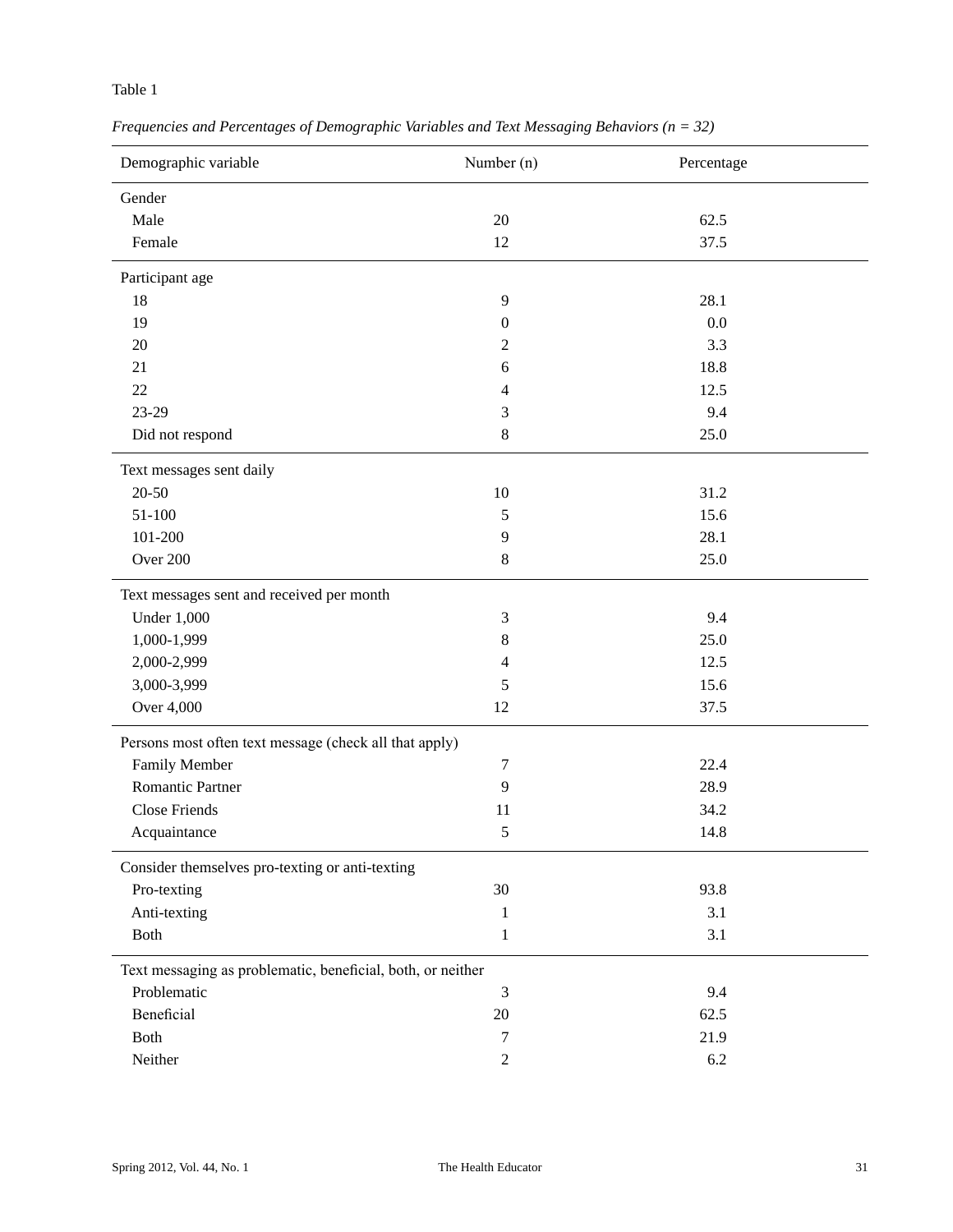it messes up grammar." Several participants stated that they have developed signs of dependency of text messaging, such as feeling anxious when not with their phone or waiting on a response, or even hallucinating the tone or vibration feature that notifies a text message in the inbox. One female respondent divulged, "I'm a text freak. I have 1,551 text messages from this day alone." Another said, "I wonder if I'm addicted to it. Sometimes I feel my phone vibrating when it isn't."

The dimension that participants indicated was impacted most by text messaging was social health. Positively, participants reported the comfort they felt because they could text message while forming new relationships, in being able to keep in touch with old friends and family members, flirt with more ease and less awkwardness, and in being able to avoid face-to-face arguments. Participants also expressed a feeling of control and confidence in text messaging as they could either lie to others easier through text message or be more direct in expressing their feelings through text messages. Moreover, participants thought that the use of text messaging gave them opportunities they did not have before, such as social networking with people through texts to get employment, talking to a new romantic partner to develop a relationship, or maintaining friendships through text messages. Most participants also thought that text messaging enabled them to have increased communication because texting makes it easier to share good news, easier to invite people to events, and easier to forward text messages. In addition participants also felt a sense of social privacy because they can text people anywhere, anytime without others hearing.

Conversely, many participants felt that text messaging interfered with the ability to have face -to-face discussions. One male participant stated "I don't think texting helps you with your social skills. If you are at a job and you're used to texting and someone addresses you face-to-face, you won't know how to handle it." Another major drawbacks to text messages was miscommunication. Not being able to see facial expression or vocal tone was identified as one of the biggest drawbacks of text messaging. Participants, especially male participants, also thought that text messaging made them too accessible; they reported feeling pressured to return text messages when they did not always want to reply back.

Finally, many participants thought text messaging had a negative impact on their romantic relationships. Increased jealousy from romantic partners which lead to unnecessary arguments also came from the ability to read text message conversations. A male particpant revealed a negative experience arousing jealousy in his current relationship by revealing that "…I had a naked picture of my ex-[girlfriend] on my phone and I forgot it was on there and my new girlfriend saw it and…Whew!" Many participants voiced solving problems when arguing via text messages created problems and misunderstandings, and that this difficulty increases negative emotions, such as anger, anxiety, and frustration.

via text messages. In fact, some participants stated arguing through text messaging was easier and helped them control the emotions that they would not be able to control during a face-to-face argument. Someone said, "In relationships, if someone doesn't text you back, then it escalates. We used to argue on texting." Many participants admitting to using text message as a replacement to a face-to-face argument. A female participant stated "I sent a 23 page message once." Another female participant shared "Oh yeah, my ex [boyfriend] was a crier. He's a boo-hooer, so I want to text him instead of hearing that." A male participant agreed that arguing was easier via texting, saying "You can't interrupt texts. Talking to someone, they are going to be mouthing back and you'll probably hang up on them, so it [texting] is good for avoiding that."

Near the end of the focus group, participants were asked about effects of texting on their lives in general. The predominantly mentioned themes were comfort, control, and dependency. During every focus group session the topic of comfort was spoken of in depth. Participants perceived texting as making them feel included in their social circle, and they found comfort in knowing they could avoid awkward and negative face-to-face conversations through text messaging. The participants also displayed a sense of dependency on text messaging as they responded to the focus group questions. Without the ability to text message they expressed boredom, irritation, and discomfort. Participants believed that they should receive immediate feedback from those they sent text messages. They also admitted to text messaging in other situations many participants considered inappropriate, such as during class, at work, in transit, in the middle of the night, and while spending time with others.

Aside from these two major themes, the participants also spoke of a transition in the types and purposes of text messages they sent from the time when they initially started texting to present day. In almost all cases, respondents reported that current text messaging patterns are deeper and richer where they commonly engage in conversations via text messaging. Conversely, at the onset of text messaging they tended to text for more practical purposes. For example, one respondent recalls mainly texting to say, "Hey, pick me up at this time." One explanation was the rise in unlimited text messaging packages making texting more affordable than calling on the phone.

The researchers also noticed a sense of text messaging being a social norm with the college-aged population as illustrated by participants. In fact, during every focus group there were at least two people who felt comfortable enough to text message as the researchers reviewed the consent form and introduced themselves. While respondents did express that some of their friends became mad when they were text messaging during face-to-face conversations, most respondents agreed that you could text almost anywhere and not be rude. While not all respondents agreed (one respondent said, "It [texting] helps my relationship with my parents"), most believed text messaging is only normal or acceptable for the younger generation only. One respondent said, "It's

Not all participants felt negatively towards arguing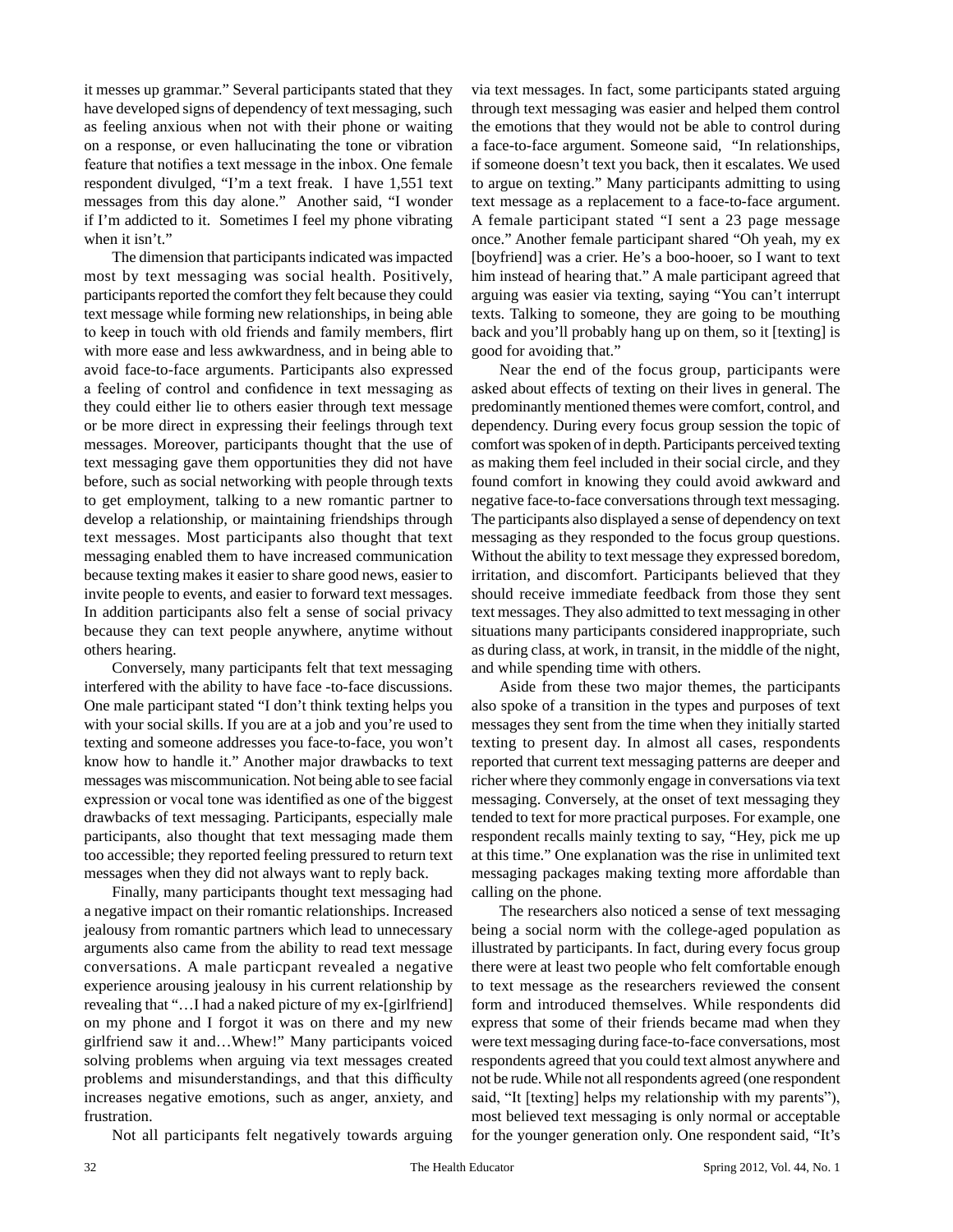weird when old people text." Another said, "I despise getting texts from my mom."

When speaking of text messaging at work, participants said that texting often was not appropriate to be texting at work although they all reported doing it. Many particpants even reported getting in trouble at work. A participant who works at a hospital said, "I'm not supposed to [text message at work], but I do. I didn't get in trouble, but one of the nurses did. They aren't supposed to have phones on because it can affect the machines."

Even though all focus groups stated many negative effects and frustrations resulting from text messaging, when asked if they thought text messaging had a more positive or negative affect on their health, most respondents had a overall positive perception. One even said, "I don't have any negatives, I love it. I could text all day. I could send 40 text messages in under a minute…and I can text behind my back." Despite this response from participants, the four dimensions in this study relative to text messaging (physical, emotional, social, mental) had negative responses associated with them, most dealing with interpersonal relationship frustration and miscommunication.

#### **Limitations**

There were limitations to this research study. First, the sample was one of convenience. Participants were recruited from four sections of an undergraduate health education course during a summer semester at one midsized, Midwestern university. Therefore, researchers cannot generalize the results of this study to undergraduate students at any university. In addition, to increase participation, focus groups were held directly after class was over, but there was an exam the day of one of the focus groups. This conflict caused many participants to miss the focus group as they stayed in class late to complete their exam. Finally, there were only 32 total participants in this research study. While the goal of qualitative research is to reach data saturation, not to meet a specific number of total participants, there is no way of knowing if additional participants would have expressed different ideas and perceptions regarding the effects of text messaging on their lives and their health.

In future studies, these limitations could be addressed by conducting focus groups during spring or fall semesters when a simple or stratified random sampling method could be used to select participants from a much larger group of undergraduate courses. In addition, researchers should communicate with the instructors of courses to ensure all participants are dismissed from class in the time needed to attend the focus groups.

#### **Discussion and Implications**

The focus group interviews led to several conclusions about how text messaging affects one's health directly, as well as one's life in general. First, participants identified many text messaging situations with short-term positive

impacts that could potentially lead to long-term negative consequences, yet were perceived as positive. For example, many participants said that text messaging allowed them to cheat in class (one positive effect stated by the participants), which in turn could cause them to be expelled, if caught. Even if students did not get caught cheating, they still might be unprepared for their future in the workplace because they relied on cheating, instead of knowledge, to pass their classes. Participants also indicated that text messaging made "hooking-up" easier, also stated as a positive effect of texting. Also, many participants reported that texting was good to avoid face-to-face arguments, and even avoiding persons altogether. The feeling of control is an effect that is perceived as a short-term positive impact of text messaging, however, this short-term effect also could lead to the longterm negative impact of having difficulty facilitating and engaging in productive face-to-face conversations.

Another major conclusion from this study was that nearly every participant mentioned many negative impacts on their dimensions of health, yet did not mention any intentions to change their behaviors to help reduce the negative impacts on their health and/or futures. Researchers found this fact interesting as participants valued the instant gratification from the short-term benefits text messaging provided more than the potential negative long-term impacts. A male participant said, "Sometimes I'll throw my phone and be like 'leave me alone!' But there's definitely more pros [to texting]." For this group of participants, the behavior of texting was viewed as a socially acceptable behavior among participants in their generation. Also, many viewed text messaging during formal social situations as socially acceptable, such as text messaging while simultaneously having a face-to-face conversation with someone, text messaging during class or at work, or even text messaging while participating in this focus group. The researchers observed over half of the participants in every focus group were text messaging at some point while the focus group was in session. A male participant stated, "I'm texting right now and I feel guilty about it," while still continuing to text message and talk to the researchers. Even for those participants who disagreed that text messaging in formal social situations was socially acceptable, many still admitted to being guilty of text messaging during these situations occasionally.

The researchers found it interesting that not one theme emerged related to spiritual health. As health educators, spiritual health consistently is included as one dimension of health. Perhaps these undergraduate students equated spiritual health with organized religion and going to church and thus, did not make any connection, positive or negative, with text messaging.

#### **Implications for Health Education Specialists**

Text messaging has both positive and negative effects on personal health. Recognizing this fact, the researchers believe that health education specialists need to focus on ways to utilize text messaging that helps decrease risky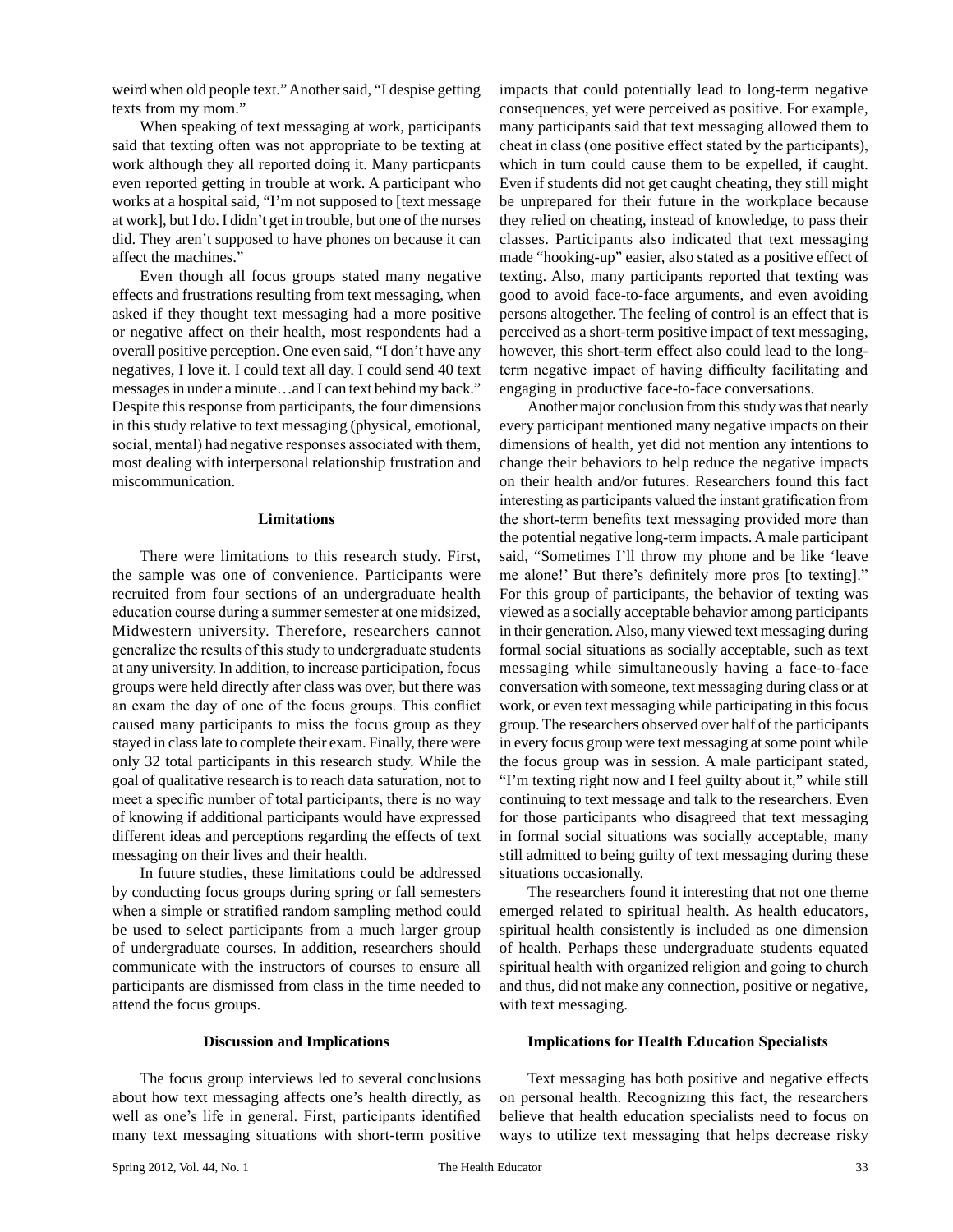texting behaviors and increase healthy texting behaviors or protective efforts. The researchers believe that talking about text messaging can and should be incorporated into general health classes as it is a behavior that appears to affect health and is becoming increasingly common in the college-aged population. However, both negative and positive impacts of texting should be addressed. Skills-based activities should be utilized to teach the students that many of their short-term positive perceptions of text messaging can turn into longterm negative consequences. One way to do this is by having role play scripts revolving around text messaging issues and impacts. Text messaging is not simply a negative behavior, however, and it can be used in a positive way in the classroom as well. For example, instructors can use technology through cell phones to help by text messaging questions to students about various health topics.

Text messaging is now a social norm, and health educators should be encouraged to embrace text messaging instead of rejecting it. Health educators also should be encouraged to incorporate the usage of text messaging into classroom settings to improve the learning environment, engage student learning, or even elicit personal information from students in a confidential and discrete way, using programs such as polleverywhere.com, which is free for people in education.

Since text messaging is so widely popular among college students, as well as school-aged children and teenagers, incorporating text messaging scenarios into skills-based activities will help them stay engaged during these activities because they will be more relevant and relatable to their lives. To acknowledge and enhance positive usage of text messaging, educators can have students demonstrate clear verbal communication skills (i.e. practicing I-statements using worksheets with "text speak"), which will minimize or avoid miscommunication while text messaging. Practicing decision-making skills will help students avoid risky behaviors that lead to negative consequences of text messaging. Building or enhancing electronic communication skills will help students communicate more effectively while text messaging, thus avoiding miscommunication.

Also, text messaging should be used in public health practices. Text messaging should be used to alert the public about various health emergencies or health promotion efforts, such as reminders for free screening events. Health educators may be able to play a part in developing applications for the text messaging alert system. Health educators should be thinking of ways to use text messaging to promote healthy behaviors, such as incorporating text messaging alerts into health promotion programs as healthy behavior reminders for participants. Currently, the Northwest Center for Public Health Practice is working to develop a video series for public health programs about text messaging and conducting a risk analysis of the practice of sending protected health information via text messages. Also, they are attempting to identify texter types to determine the best targets for text messaging health programs (Oberly, 2012). The increased

use of text messaging in society has the potential for great benefit and great harm, so health educators would be wise to weigh the pros and cons of text messaging as they determine the best ways to utilize text messaging in their programming and educate about the effects of text messaging on personal health.

#### **References**

- Barbour R. (2008). *Doing focus groups*. Thousand Oaks, CA: Sage Publications, Ltd.
- Carter, D. (2011, April 15). How many hours do students spend texting every day? *eCampus News.* Retrieved from http://www.ecampusnews.com/technologies/how-manyhours-do-students-spend-texting-every-day/
- Cellular Telecommunications and Internet Association. (2011). *U.S. wireless quick facts*. Retrieved from http:// www.ctia.org/advocacy/research/index.cfm/aid/10323
- Choney, S. (2010, April 16). Campus alerts go beyond text messaging. *MSNBC.com*. Retrieved from http:// www.msnbc.msn.com/id/36566978/ns/technology\_ and\_science-security/t/campus-alerts-go-beyond-textmessaging/
- Cmich, D. (1984). Theoretical perspectives of holistic health. *Journal of School Health, 54*(1), 30-32.
- Dintiman, G., & Greenberg, J. S. (1986). *Health through discovery [3rd ed.].* NY: New York Random House.
- Donatelle, R. J. (2010). *Health: The basics, green edition*. San Francisco, CA: Pearson Education, Inc.
- Fox, Z. (2011). How cellphones shape the lives of college students. *Mashable Tech.* Retrieved from http://mashable. com/2011/10/31/cellphones-college-students/
- Hargittai, E. (2007). A framework for studying differences in people's digital media uses. *Cyberwold Unlimited.*  Retrieved from http://eszter.com/research/c10 digitalmediausesframework.html
- Horstmanshof, L., & Power, M. R. (2005). Mobile phones, SMS, and relationships. *Australian Journal of Communication*, *32*, 33-52.
- Hudson, H.K. (2011). *Factors affecting sexting behaviors among selected undergraduate students* (Doctoral dissertation). Retrieved from ProQuest Dissertations and Theses Database. (AAT 3478177)
- Lin, I., & Peper, E. (2009). Psychophysiological patterns during cell phone text messaging: A preliminary study. *Applied Psychophysiology & Biofeedback*, *34*(1), 53-57.
- Ling, R., & Yttri, B. (2002). Hyper-co-ordination via mobile phones in Norway. In J. E. Katz & M. Aakhus (Eds.), *Perceptual contact: Mobile communication, private talk and public performance (pp. 139-169).* Cambridge: Cambridge University Press.
- Mahatanankoon, P. & O'Sullivan, P. (2008). Attitudes towards mobile-text messaging: An expectancybased perspective. *Journal of Computer-Mediated Communication, 13*, 973-992.